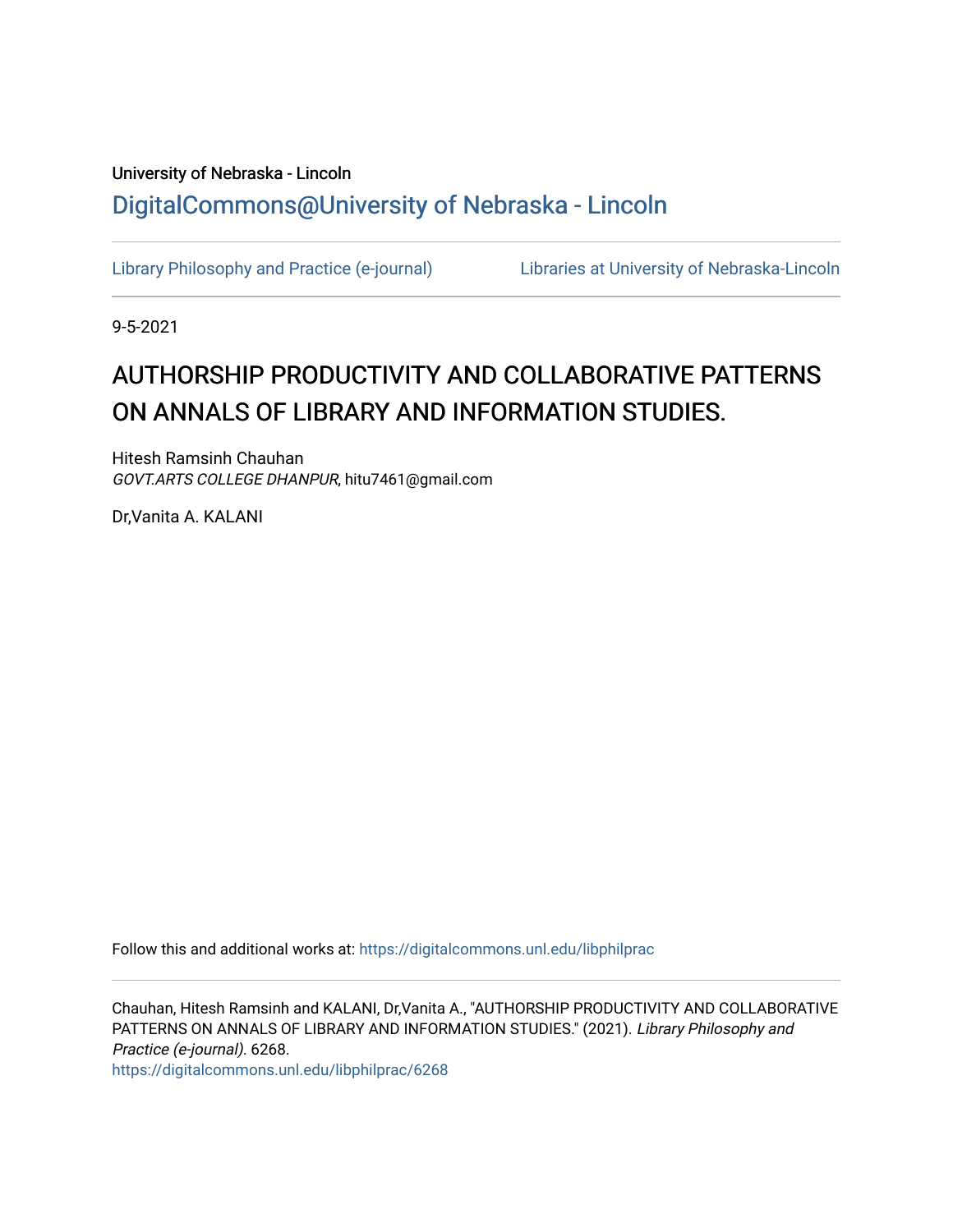## **Authorship Productivity and Collaborative Patterns on Annals of Library and InformationStudies**

Hiteshkumar. R. Chauhan Dr, Vanita A.Kalani. Research Scholar. Librarian, Govt.Arts .College Dhanpur. B.ed.College Singhvad. Dist.Dahod Gujarat Dist.Dahod Gujarat. [hitu7461@gmail.com](mailto:hitu7461@gmail.com)

#### **Abstract.**

Annals of Library and Information Studies (ALIS) is a quarterly journal, published by National Institute of Science Communication and Information Resource (NISCAIR**)**. This study aimed at analyzing the authorship trends and collaborative pattern of the 312 publications published by ALIS during the period of eleven years (2011-2020). The average publication of the journal is 31 articles per year. Further, Collaborative co-efficient was applied to find out the different levels of multi-authored collaboration and finally conclusion was presented with scope and directions for further research.

**Keywords:** Collaboration Coefficient, Authorship pattern, Degree of Collaboration, ALIS, Scientometrics, Lotka Law.

## **1. INTRODUCTION**

.

Library and Information Science (LIS) is an interdisciplinary area which is obtained by the merging of two separate fields: Library science and Information Science. The former deals with the administration and care of the library (Merriam-Webster, 2018) and the latter with the process of collecting, analyzing, classifying, storing, retrieving, disseminating and protecting information (Stock & Stock, 2013). The field of LIS is not only restrained to physical walls of classification and cataloguing but has been expanded to welcome new areas like digitization, blogging, wikis, metadata, podcasts and other web technologies. As a result of this interdisciplinary approach, new facets are being incorporated into LIS, which in turn enhances its scholarly literature (Wani, 2008). Moreover, the research carried out in LIS are scattered over a large number of journals and conferences and it is difficult to keep track with the new trends. Journals are the major source for communicating recent research trends, up to date information and publishing scientific research articles owing to latest development in any field (Chandran Velmurugan & Radhakrishnan, 2015). These scientific journals, which produce new and authentic information are not available for free, though there are some good open access journals, most of them are subscription-based and the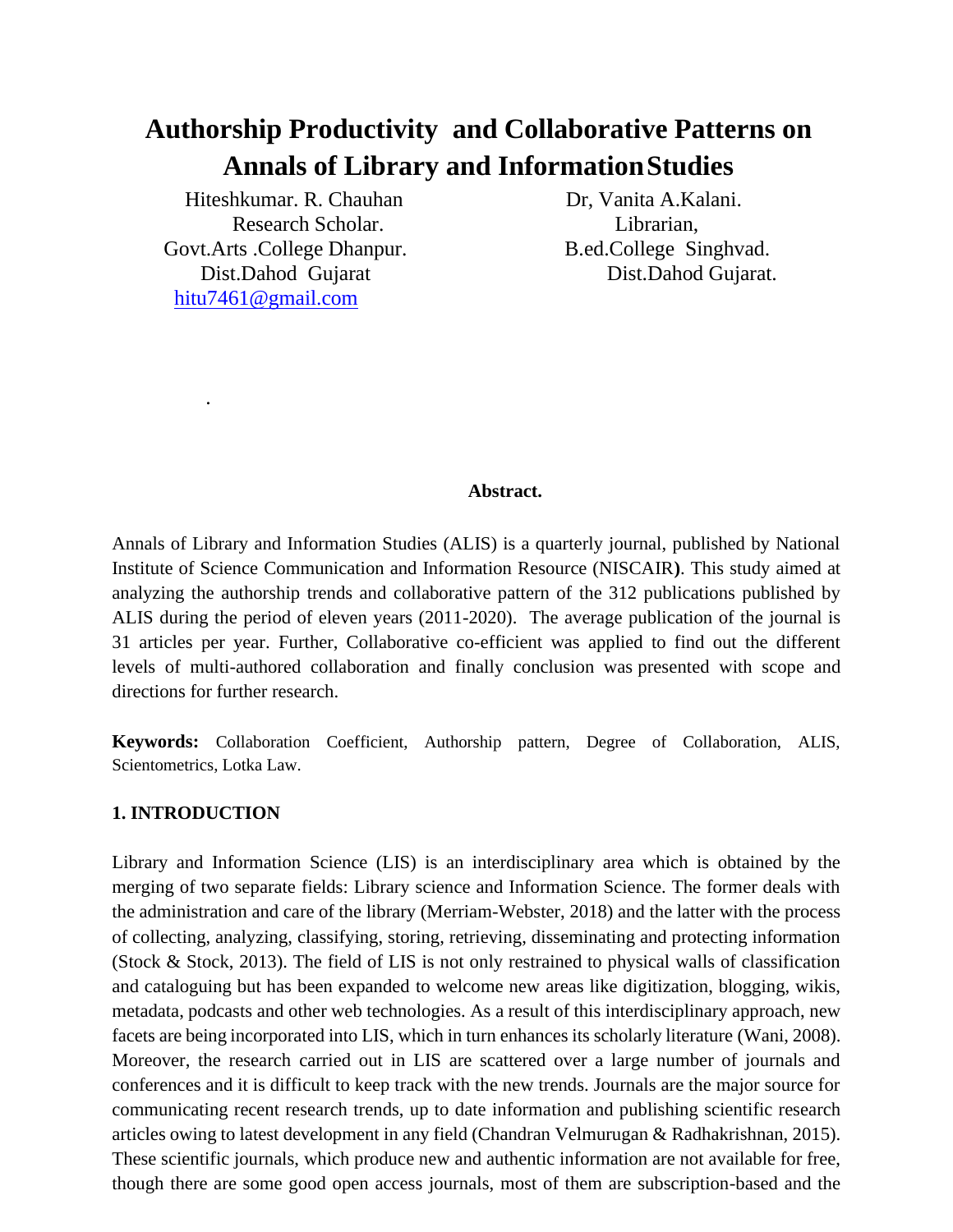costs are very high which makes it difficult for the libraries to subscribe all the journals in a particular field. As a result, libraries have to undergo a meticulous process forselecting appropriate journals (C Velmurugan, 2013). This is where scientometrics studies play a vital role in providing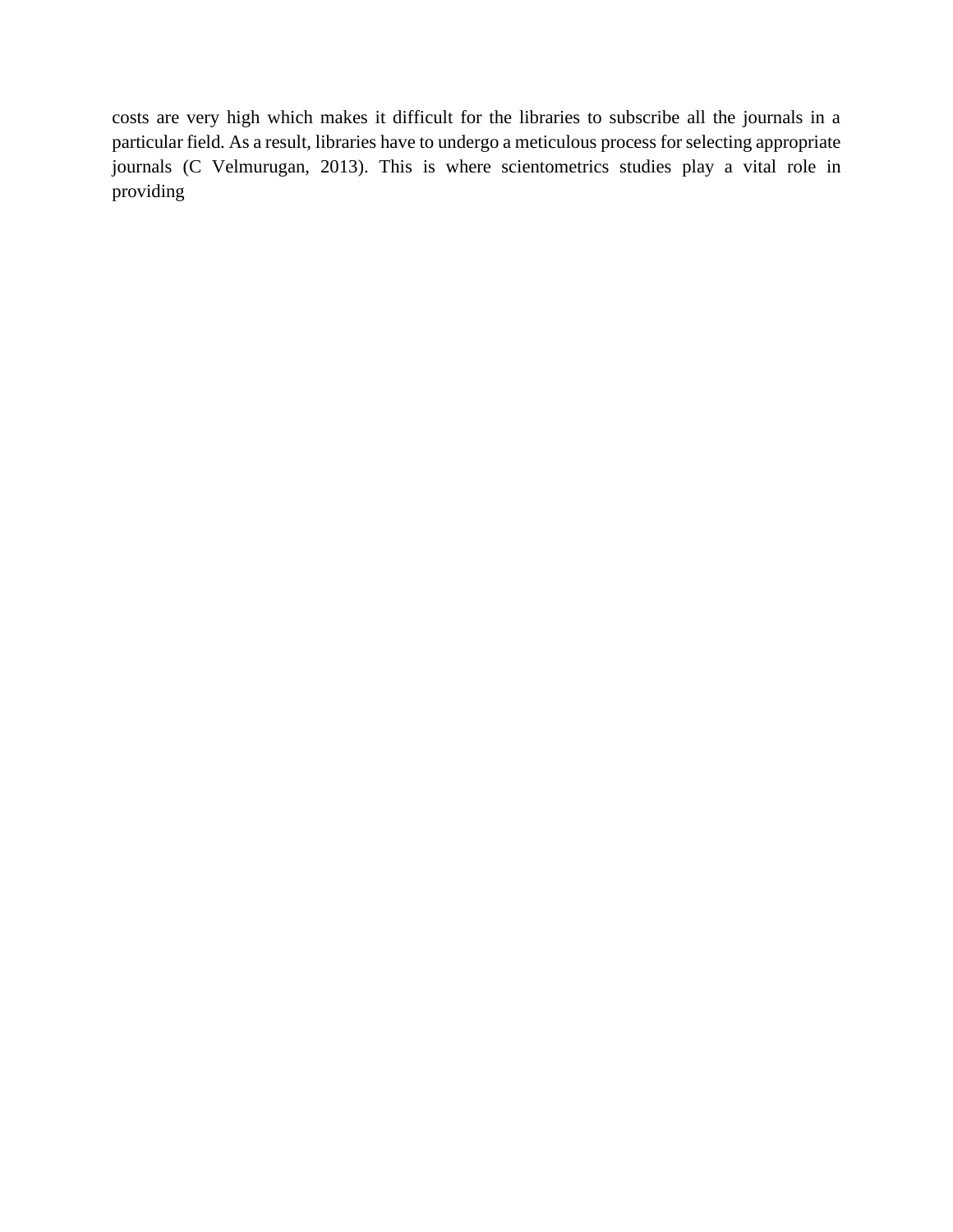insights about a discipline (Hood  $&$  Wilson, 2001) by analyzing their research trends based on subject, journals, author productivity and authorship pattern in order to create subscription policy for selecting journals (Chandran Velmurugan & Radhakrishnan, 2015).

Scientometrics deals with quantitative studies by measuring scientific activities to present an outline of the growth and nature of a discipline (Shrivastava & Mahajan, 2016). A scientometric study presents the directions of research activities in a particular field along with an indication for improvement with respect to knowledge sharing, quality of research, authors, affiliations and development of key research topics (Hood & Wilson, 2001). This study aims at analyzing a wellreputed journal related to Library and Information science using scientometric techniques in order to aid library and information science professionals in their selection policy for journals.

## **2. SOURCE JOURNAL**

Annals of Library and Information Studies (ALIS) is one of the topmost quarterly journals which publishes original papers, reports of survey, short communications, reviews and letters related to library science, information science and computer applications in both (CSIR-NISCAIR, 2018) . The broad subject areas include Information technology, Computer applications, user studies, bibliometrics and scientometrics, digital library and management (C Velmurugan, 2013). It was launched in the year 1954 by Indian National Scientific Documentation Centre (INSDOC) as Annals of Library Science. The journal's title was broadened to Annals of Library Science and Documentation in 1964 and it got its present name as Annals of Library and Information Studies in 2001 (Board, 2005). At present, it is one of the oldest journals in India and has successfully published its 65<sup>th</sup> volume (Jan-Mar 2018). The publications of ALIS are freely available to the readers online (Paliwal, 2015) and also doesn't collect Article Processing Charges (APCs) from the authors.

#### **3. LITERATURE REVIEW**

Chandran Velmurugan and Radhakrishnan (2015) carried out scientometric observations focusing on authorship trends and collaborative pattern in DESIDOC Journal of Library and Information Technology (DJLIT). They found that majority of the publications were multi-authored and their average degree of collaboration is 0.59 (Chandran Velmurugan & Radhakrishnan, 2015). Paremeshwar and Reddy Kolle (2016) conducted a bibliometric analysis on the publication trends in Annals of Library and Information Studies (ALIS) for the period of ten years (2006-2015). Their analyses comprised of year wise distribution of publication, the contribution of institutions, authorship pattern, state wise, city wise and country wise distribution of publications. It was found that 335 articles were published during the aforesaid period with an average of 33.5 articles per year. Majority of these articles are multi-authored and they received 575 citations with an average of 1.72 citations per article (Parameshwar & Reddy Kolle, 2016). Gupta et.al (2017) performed a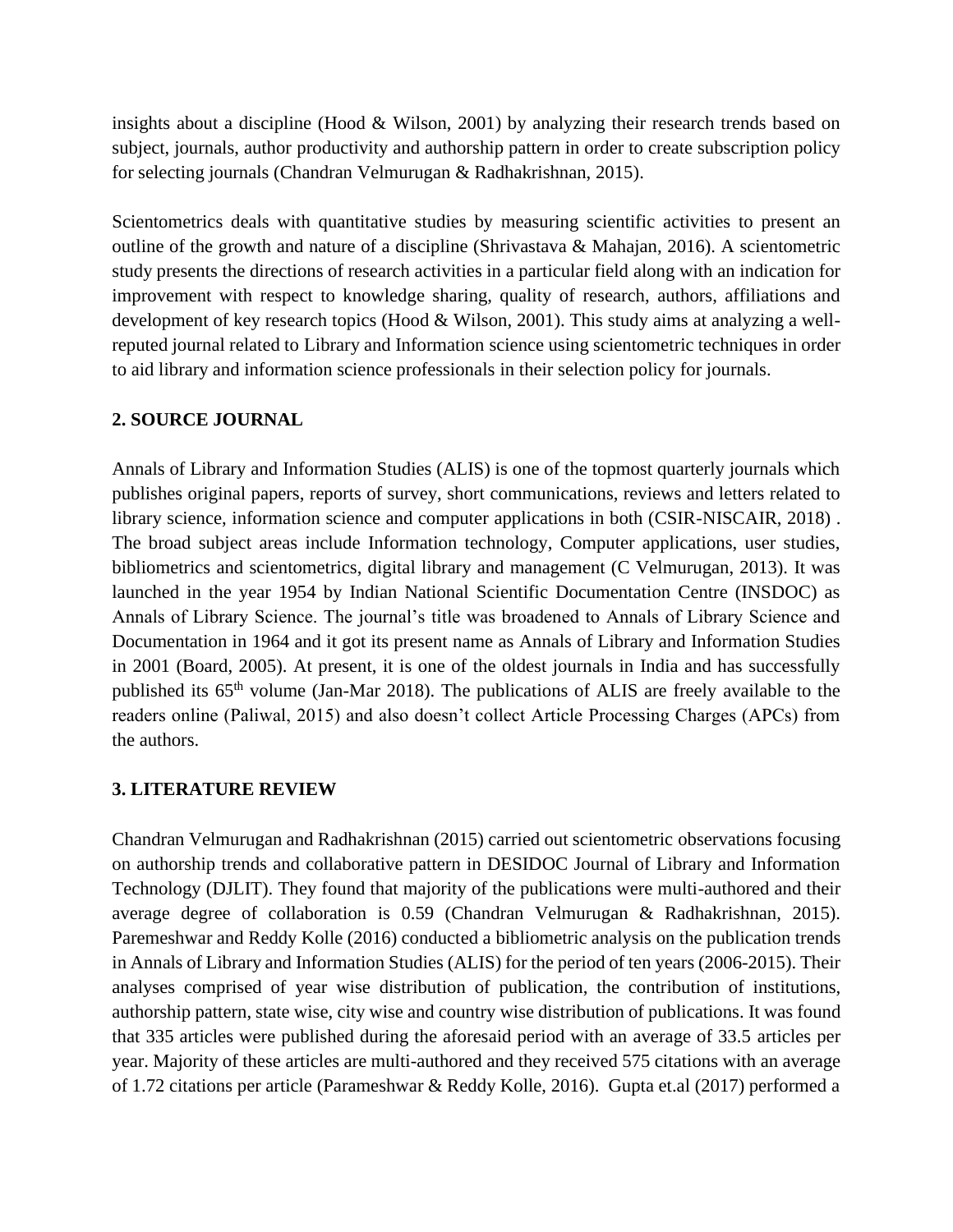scientometrics analysis on Annals of Library and Information Studies (ALIS) for a period of sevenyears (2010-2016). The findings revealed that there were 248 research publications which were contributed by 469 authors. Most of the publications were multi-authored with a degree of collaboration and collaborative index of 0.63 and 2.42 respectively (Gupta, Bajpai, Shukla, & Bajpai, 2017). Paliwal (2015) undertook a scientometric analysis on Annals of Library and Information Studies (ALIS) from 2009-2013. It was found that 177 research papers were published during the period of five years in most of them were multi-authored and their collaborative trends were increasing. The study also identified few prominent journals for libraries, which are cited by most researchers (Paliwal, 2015). Deshmukh P (2011) examined the citations in ALIS for from the period 1997-2010. It was identified that 4141 citations were there during the aforesaid period and most of them have cited the source journal. Further, the half-life of LIS works is estimated at 9 and 14 years for periodicals and books respectively (Deshmukh Prashant P, 2011). Garg K C and Bebi (2014) carried out a comparative analysis of ALIS and DJLIT for a period of four years (2010-2013) regarding the number of publications and citations received by both the journals based on Google. The study found out that DJLIT has published maximum publications and also received more citations as compared to ALIS. The citation per paper (CPP) was same in both but DJLIT had better immediacy index(Garg & Bebi, 2014)(Garg & Bebi, 2014)(Garg & Bebi, 2014).

The aforementioned studies were measuring the impact of ALIS journals based on various indicators such as the growth of publication, authorship trends, research trends, citation analysis and collaborative patterns. It was observed from that only few studies were focusing on authorship pattern and collaborative research of ALIS and that too in a superficial manner. Hence, in order to address the gap, this study was initiated, with the main focus on authorship trends and collaborative clusters of ALIS journal, based on scientometric laws and techniques to get a clear picture of the same.

## **4. OBJECTIVES**

The study has been carried out to achieve the following objectives:

- 1. To study the collaborative pattern of authorship in ALIS.
- 2. To analyze the year wise publication of Annals of Library and Information Studies (ALIS) during the period of 2011--2020.
- **3. To test the applicability of Lotka Law of scientific productivity of authors.**
- 4. To analyze the degree of collaboration (DC). of the publications
- 5. To determine the levels of collaboration using collaborative coefficient (CC)

## **5. METHODOLOGY**

The data for the study were extracted from the Annals of Library and Information Studies (ALIS) which is in open access mode in NISCAIR Online Periodical Repository (NOPR). The data was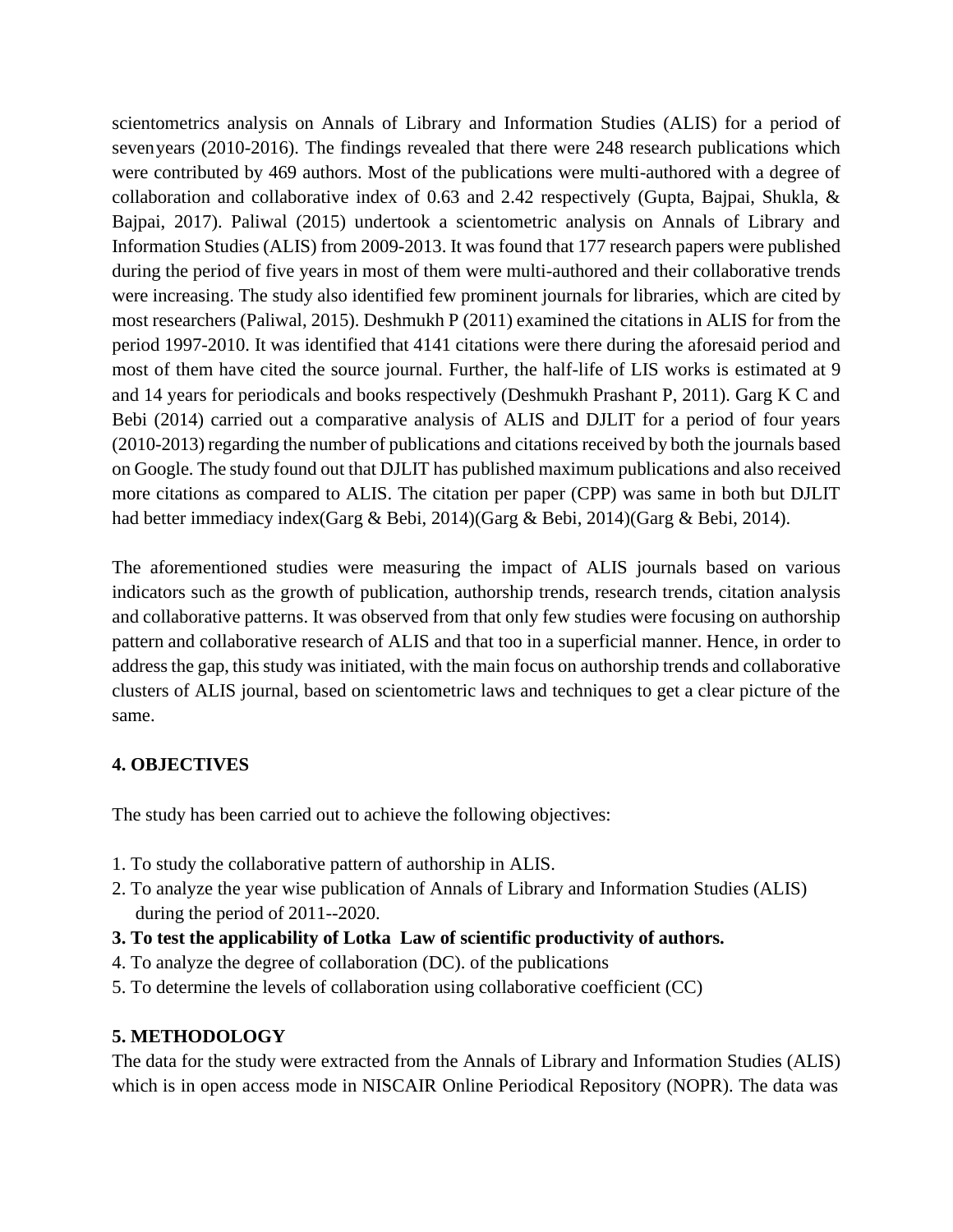collected for the period of eleven years (2011 to 2020) to study the authorship pattern and collaborative trends of publications. The details regarding the number of authors, number of publications, authorship pattern were gathered and tabulated for further analysis**.**

## **6. ANALYSIS**

A total of 312 articles were published by ALIS journal from the year 2011 to 2020. Several indicators such as authorship pattern, the degree of collaboration, collaborative co-efficient and Lotka's law were used to analyze the research performance of the ALIS journal.

#### **Yearwise distribution of pattern**

The journal, averagely published 34 articles per year. The table indicates that the maximum number of publications (43) comes in the year 2014 followed by the year 2015 and 2013 with 38 and 37 publications respectively. The publication pattern of ALIS journal during the period of the study indicated a fluctuation trend with ups and down each year.

| Year         | No. of<br><b>Publications</b> | Percentage |
|--------------|-------------------------------|------------|
| 2011         | 36                            | 11.53      |
| 2012         | 27                            | 8.65       |
| 2013         | 37                            | 11.85      |
| 2014         | 35                            | 11.21      |
| 2015         | 38                            | 12.17      |
| 2016         | 32                            | 10.25      |
| 2017         | 32                            | 10.25      |
| 2018         | 28                            | 8.97       |
| 2019         | 20                            | 6.41       |
| 2020         | 27                            | 8.65       |
| <b>Total</b> | 312                           | 100        |

#### **Table 1. Year wise distribution of pattern**

#### **Yearwise authorship pattern**

Table 2 presents the year-wise distribution of authorship pattern for the period of eleven years. The authors are classified into four clusters namely, single author, two authors, three authors and more than three authors. It is observed from the table that out of 312 publications, 172 (45.62%)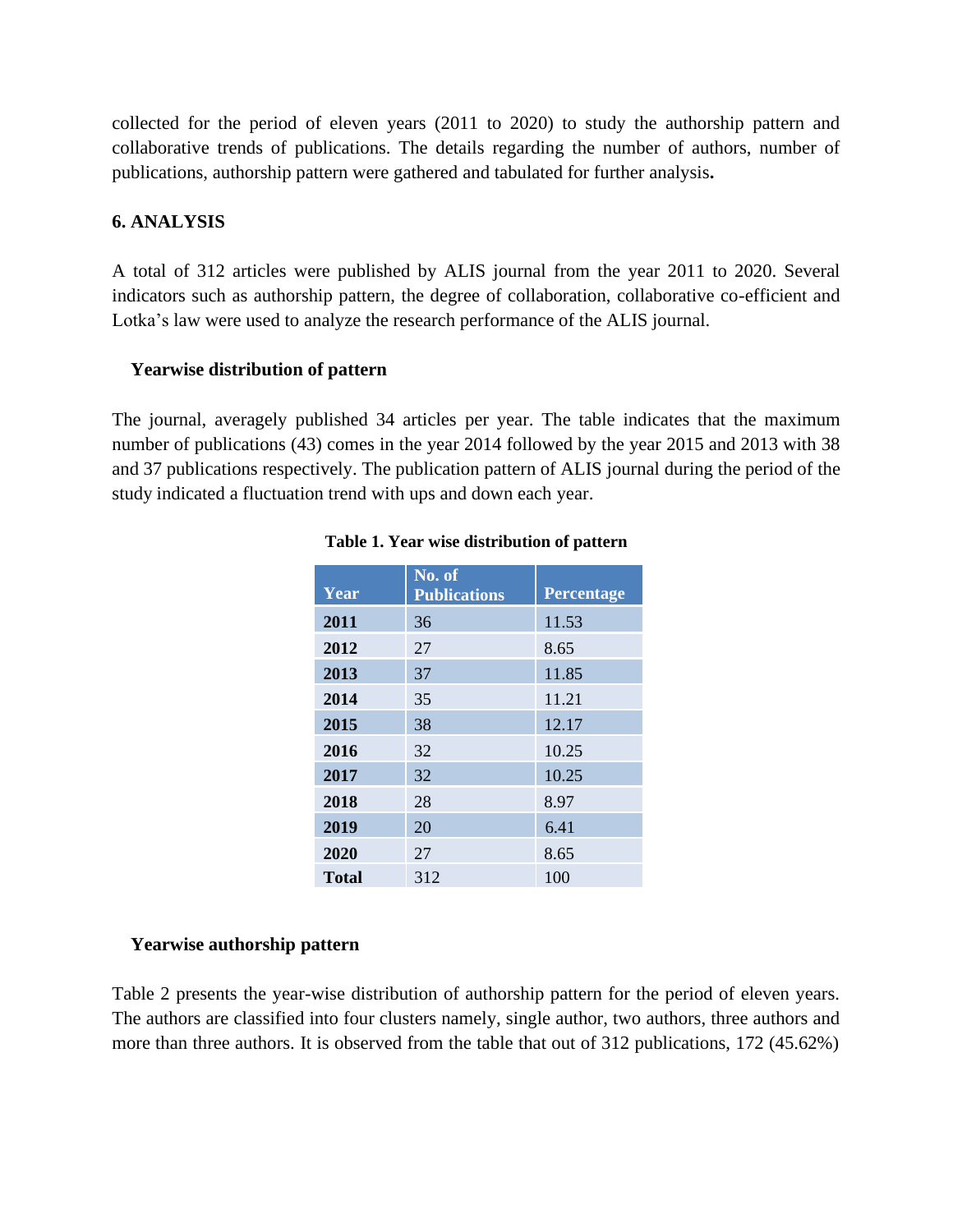of them were multi-authored followed by single authored (131) and three authored publications (60). Further, it was noticed that only 14 (3.71%) publications were authored by more than three researchers. The details concerning the volume-wise distribution of authorship pattern were presented in Table 3.

| <b>Authors</b>     | 2011           | 2012 | 2013           | 2014           | 2015 | 2016           | 2017           | 2018          | 2019           | 2020 | Total | $\%$  |
|--------------------|----------------|------|----------------|----------------|------|----------------|----------------|---------------|----------------|------|-------|-------|
| Single             |                |      |                |                |      |                |                |               |                |      | 105   |       |
| Author             | 14             | 11   | 12             | 12             | 18   | 8              | 9              | 11            | 05             | 05   |       | 33.65 |
| <b>Two Authors</b> | 14             | 10   | 18             | 18             | 14   | 18             | 17             | 14            | 7              | 11   | 141   | 45.19 |
| Three              |                |      |                |                |      |                |                |               |                |      | 48    |       |
| Authors            | $\overline{7}$ | 6    | 4              | 3              | 4    | 3              | 6              | $\mathcal{I}$ | 3              | 5    |       | 15.38 |
| More<br>than       |                |      |                |                |      |                |                |               |                |      | 18    |       |
| three              |                |      |                |                |      |                |                |               |                |      |       |       |
| Authors            | $\overline{0}$ | 3    | $\overline{2}$ | $\overline{2}$ | 3    | $\overline{0}$ | $\overline{0}$ | 5             | $\overline{2}$ |      |       | 5.76  |
| Total              | 35             | 30   | 36             | 35             | 39   | 29             | 32             | 37            | 19             | 26   | 312   | 100   |

**Table 2. Year wise authorship pattern**

## **Volume wise authorship pattern**

#### **Table 3. Volume wise authorship pattern**

|               |               |               |                                 |               |                    | . .            |                |                |
|---------------|---------------|---------------|---------------------------------|---------------|--------------------|----------------|----------------|----------------|
| <b>Volume</b> | <b>Author</b> | $\frac{0}{0}$ | <b>Author</b><br>$\overline{2}$ | $\frac{0}{2}$ | <b>Author</b><br>3 | $\frac{9}{63}$ | Author>3       | $\frac{0}{64}$ |
| 58            | 14            | 13.33         | 14                              | 9.92          | $\overline{7}$     | 14.58          | $\mathbf{0}$   | $\Omega$       |
| 59            | 11            | 10.47         | 10                              | 7.09          | 6                  | 12.05          | 3              | 16.66          |
| 60            | 12            | 11.42         | 18                              | 12.76         | $\overline{4}$     | 8.33           | $\overline{2}$ | 11.11          |
| 61            | 12            | 11.42         | 18                              | 12.76         | 3                  | 6.25           | $\overline{2}$ | 11.11          |
| 62            | 18            | 17.14         | 14                              | 9.92          | $\overline{4}$     | 8.33           | 3              | 16.66          |
| 63            | 08            | 7.61          | 18                              | 12.76         | 3                  | 6.25           | $\overline{0}$ | $\theta$       |
| 64            | 09            | 8.57          | 17                              | 12.05         | 6                  | 12.5           | $\overline{0}$ | $\theta$       |
| 65            | 11            | 10.47         | 14                              | 9.92          | $\overline{7}$     | 14.58          | 5              | 27.77          |
| 66            | 05            | 4.76          | 07                              | 4.96          | 3                  | 6.25           | $\overline{2}$ | 11.11          |
| 67            | 05            | 4.76          | 11                              | 7.80          | 5                  | 10.41          | $\mathbf{1}$   | 5.55           |
| Total         | 105           | 100           | 141                             | 100           | 48                 | 100            | 18             | 100            |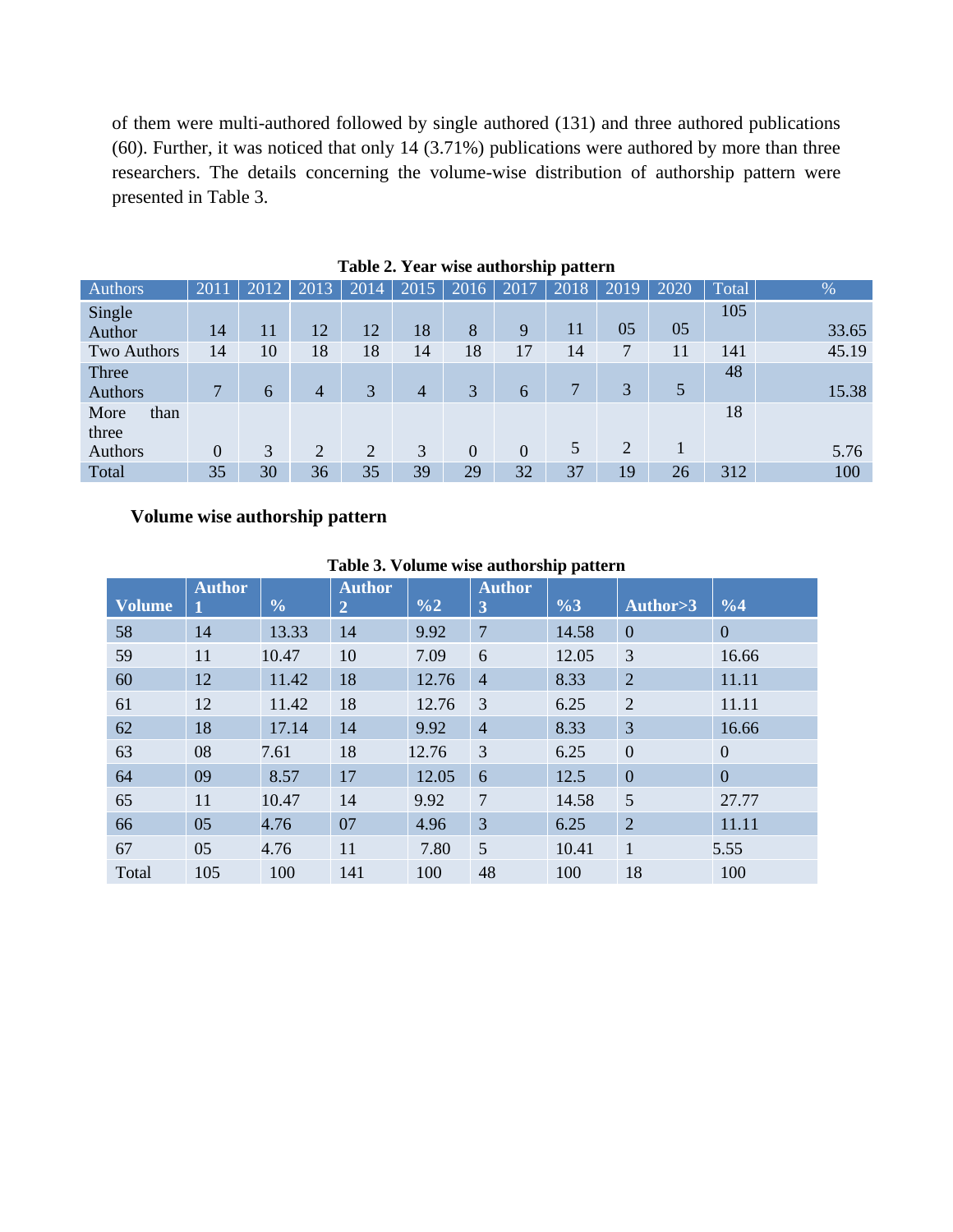## **Authorship pattern with cumulative distribution**

| Twore is required bully puttored within computative and the water |                               |                                          |               |  |  |  |  |  |  |
|-------------------------------------------------------------------|-------------------------------|------------------------------------------|---------------|--|--|--|--|--|--|
| <b>Pattern</b>                                                    | No. of<br><b>Publications</b> | <b>Cumulative</b><br><b>Publications</b> | $\frac{0}{0}$ |  |  |  |  |  |  |
| Single Author                                                     | 105                           | 105                                      | 33.65         |  |  |  |  |  |  |
| <b>Two Authors</b>                                                | 141                           | 282                                      | 45.19         |  |  |  |  |  |  |
| <b>Three Authors</b>                                              | 48                            | 144                                      | 15.38         |  |  |  |  |  |  |
| More than 3                                                       |                               |                                          |               |  |  |  |  |  |  |
| Authors                                                           | 18                            | 72                                       | 5.76          |  |  |  |  |  |  |
| Total                                                             | 312                           | 603                                      | 100           |  |  |  |  |  |  |

## **Table 4. Authorship pattern with cumulative distribution**

The cumulative distribution of authorship pattern is presented in Table 4. It is seen from the table that among 312 publications, 282 of them has been published by single and two authors, which indicates that the researchers either prefer to work in single or in small teams as opposed to large groups.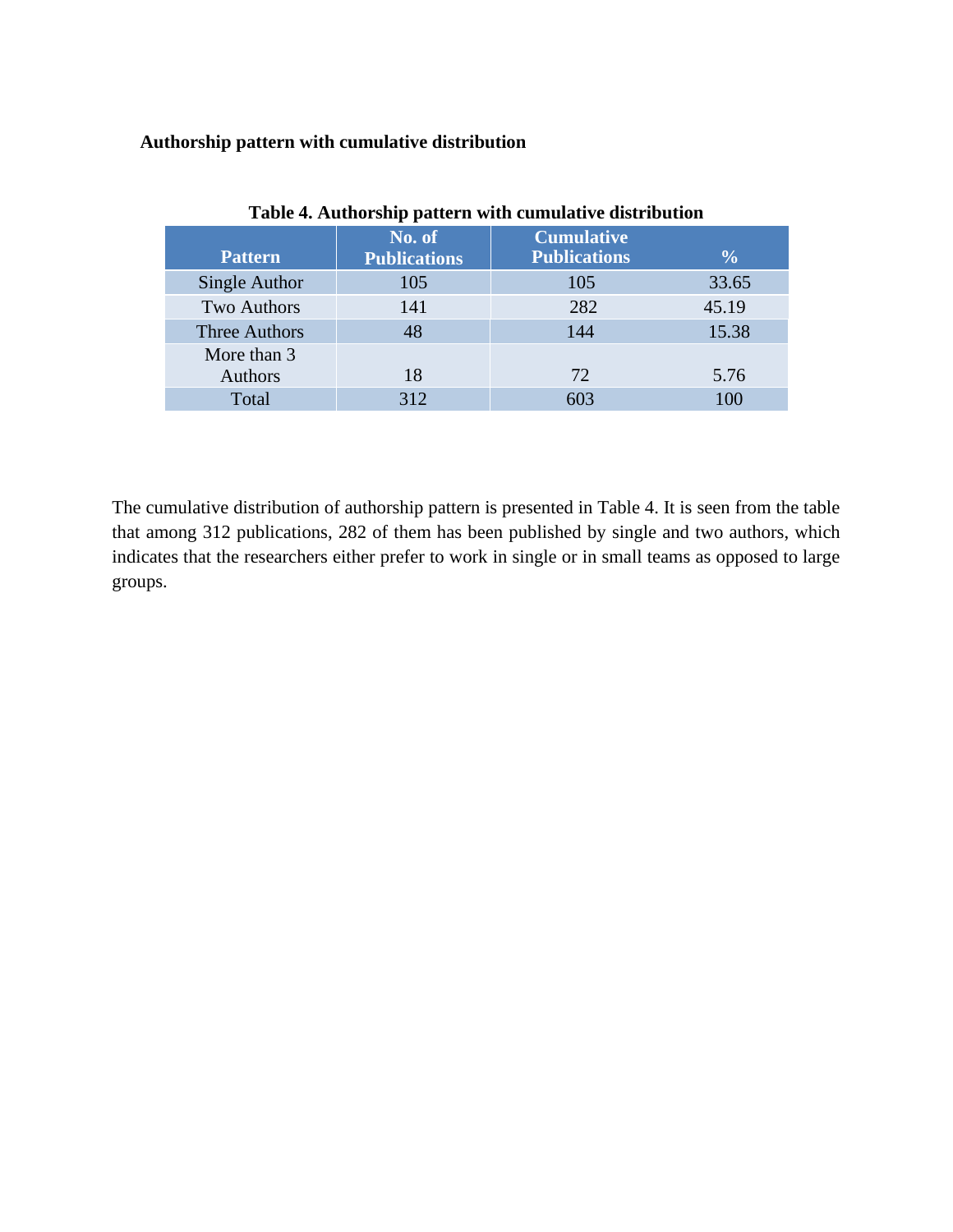#### **Single and Co-Authorship distribution**

| Year             | 2011 | 2012 | 2013 | 2014 | 2015 | 2016 | 2017 | 2018 | 2019 | 2020 | No. of<br><b>Articles</b> | $\frac{6}{6}$ |
|------------------|------|------|------|------|------|------|------|------|------|------|---------------------------|---------------|
| Single<br>Author | 14   | 11   | 12   | 12   | 18   | 8    | 9    | 11   | 5    | 5    | 105                       | 33.65         |
| Multi<br>Author  | 21   | 19   | 24   | 23   | 21   | 21   | 23   | 26   | 12   | 17   | 207                       | 66.34         |
| Total            | 28   | 35   | 36   | 42   | 35   | 30   | 36   | 35   | 39   | 29   | 312                       | 100           |

## **Table 5. Single and Co-Authorship distribution**

We can understand from Table 5 that majority of the publications of ALIS during the period of study are collaborative research (207) as compared to single-authored publications (105). It also shows that the researchers are more interested in doing collaborative research.

## **Degree of Collaboration**

To find out the degree of collaboration (ratio of number of collaborative papers to the total numbers of paper in a specific period), formula suggested by Subramanyam (1982) is used, (Subramanyam, 1982)

 $C = Nm/Nm+Ns$ Where, C= Degree of Collaboration Nm= Number of multi-authored research paper Ns= Number of single-authored research papers

## **C= 207/207+105 = 0.66**

Therefore, it proves that 0.66 is the overall DC for the period of eleven years and Table reveals that the value of DC was maximum in the year 2020 with 0.77 and minimum in the year 2015 with 0.53.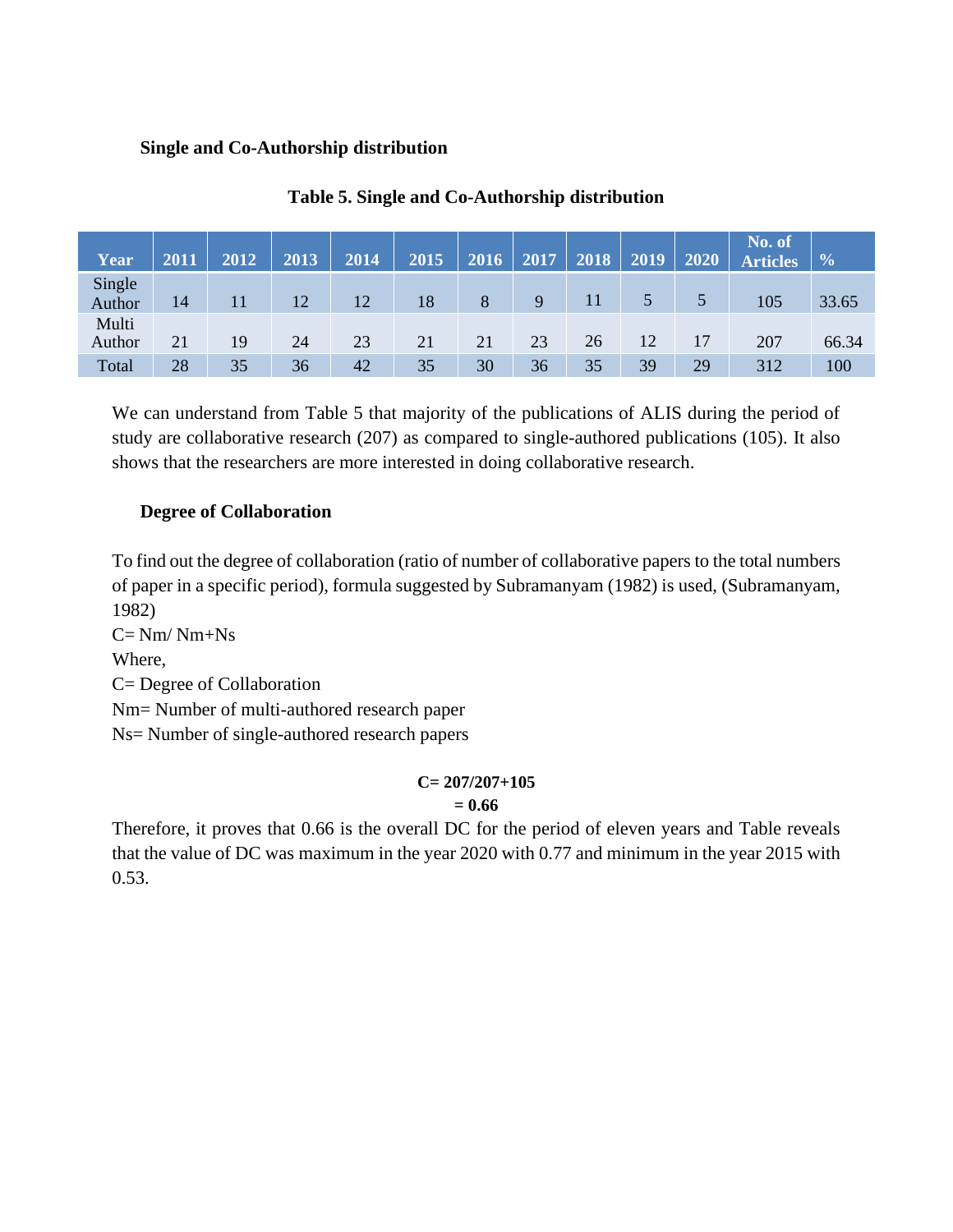#### **Table 6: Degree of Collaboration**

| Year  | <b>Single Authored</b><br>Paper (Ns) | <b>Multi-Author</b><br>Papers (Nm) | <b>Total</b><br>$(Ns+Nm)$ | Degree of<br><b>Collaboration</b> |
|-------|--------------------------------------|------------------------------------|---------------------------|-----------------------------------|
| 2011  | 14                                   | 21                                 | 35                        | 0.6                               |
| 2012  | 11                                   | 19                                 | 30                        | 0.63                              |
| 2013  | 12                                   | 24                                 | 36                        | 0.67                              |
| 2014  | 12                                   | 23                                 | 35                        | 0.65                              |
| 2015  | 18                                   | 21                                 | 39                        | 0.53                              |
| 2016  | 8                                    | 21                                 | 29                        | 0.72                              |
| 2017  | 9                                    | 23                                 | 32                        | 0.72                              |
| 2018  | 11                                   | 26                                 | 37                        | 0.70                              |
| 2019  | 5                                    | 12                                 | 17                        | 0.70                              |
| 2020  | 5                                    | 17                                 | 22                        | 0.77                              |
| Total | 105                                  | 207                                | 312                       | 0.66                              |

## **Collaborative Coefficient**

The degree of Collaboration presents the value of collaboration as a degree in order to give a clear idea about the extent of collaboration in a particular field. The main drawback of DC is it doesn't differentiate amongst levels of multiple authorship (Ajiferuke, Burell, & Tague, 1988) . Hence, as a result to overcome this limitation Collaborative Coefficient (CC) was introduced by Isola Ajiferuke in the year 1988.

CC is a method to determine the level of collaboration in research as it presents both the average number of authors per paper and also the amount of multi-authored papers. The value of CC is highest in 2016 (0.4156) and lowest in the year 2015 (0.2591) as contrary to the results of DC. This is because the consequence of the different levels of multiple authorship is not taken into account by DC.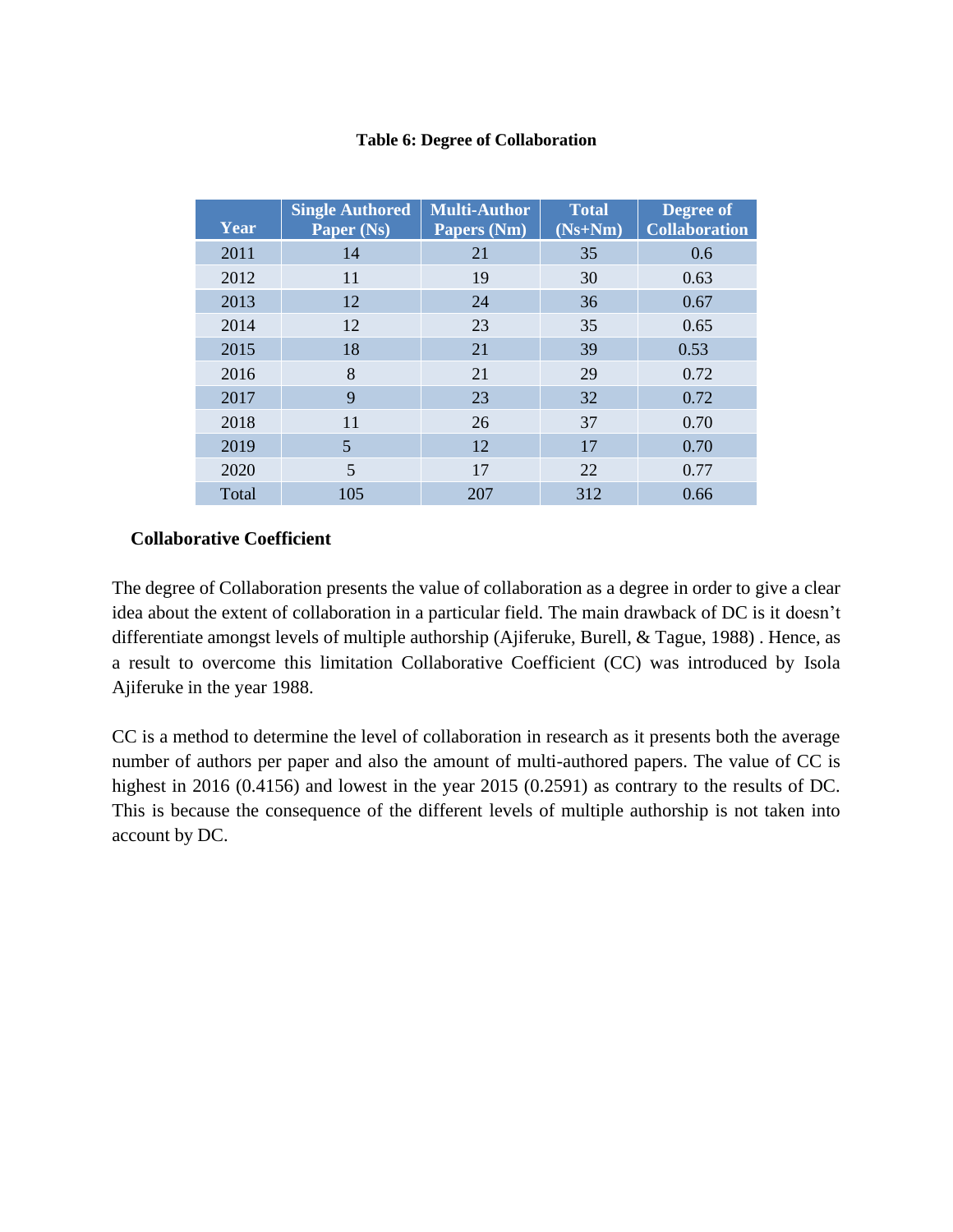#### **Table 7. Collaborative Coefficient**

| <b>Number</b><br>of<br><b>authors</b> | 2011           | 2012  | 2013           | 2014           | 2015           | 2016           | 2017           | 2018           | 2019           | 2020   | <b>Total.</b> |
|---------------------------------------|----------------|-------|----------------|----------------|----------------|----------------|----------------|----------------|----------------|--------|---------------|
|                                       | 14             | 11    | 12             | 12             | 18             | 8              | 9              | 11             | 5              | 5      | 105           |
| $\overline{2}$                        | 14             | 10    | 18             | 18             | 14             | 18             | 17             | 14             | $\overline{7}$ | 11     | 141           |
| 3                                     | 7              | 6     | $\overline{4}$ | 3              | $\overline{4}$ | 3              | 6              | $\overline{7}$ | 3              | 5      | 48            |
| $\overline{\mathbf{4}}$               | $\overline{0}$ | 3     | $\overline{2}$ | $\overline{2}$ | 3              | $\overline{0}$ | $\overline{0}$ | 5              | 2              |        | 18            |
| <b>Total</b>                          | 35             | 30    | 36             | 35             | 39             | 29             | 32             | 37             | 17             | 22     | 312           |
| CC                                    | 0.3429         | 0.375 | 0.375          | 0.3572         | 0.3141         | 0.3794         | 0.3906         | 0.4325         | 0.4118         | 0.4156 | 0.4355        |

CC is calculated by using following formula:

CC= 1-[1(f1) +  $\frac{1}{2}$ (f2) + 1/3(f3) + ...............+1/k (fk)] / N

Where,

- $\triangleright$  f1= paper contributed by a single author in a particular year.
- $\geq$  f2= paper contributed by two authors in a particular year.
- $\triangleright$  f3= paper contributed by three authors in a particular year.
- $\triangleright$  fk= paper contributed by k authors in a particular year.
- $\triangleright$  N= Total number of papers contributed by authors in a particular year.

For eg: In 2007,

|                | $CC = 1-[1*14+1/2*14+1/3*7]/35$ |
|----------------|---------------------------------|
| $=1-14+7+2/35$ | $=1 - 23/35$                    |
|                | $=1-0.6571$                     |
|                | $= 0.3429$                      |

#### **Lotka's Law of Author Productivity**

Alfred J Lotka proposed an inverse square law in 1926 related to the scientific productivity of authors with respect to their papers published. He stated that " number (of authors) making n contributions is about 1/n2 of those making one; and the proportion of all contributors, that make a single contribution, is about 60 %." (Lotka, 1926). The equation proposed by Lotka was  $xn.y=$ Constant, Where, Y= Frequency of authors making n contribution (Badan Barman, 2018).

The application of Lotka's law to examine the productivity of authors is discussed in Table 8. It is evidently noticed from the table that the observed percentage of authors has varied to a large extent with the expected percentage of authors. Further, the obtained chi-square value (523.925) was maximum than the table value (11.07) at the 0.05 level of significance, which is explicit that this data is not applicable to Lotka's law.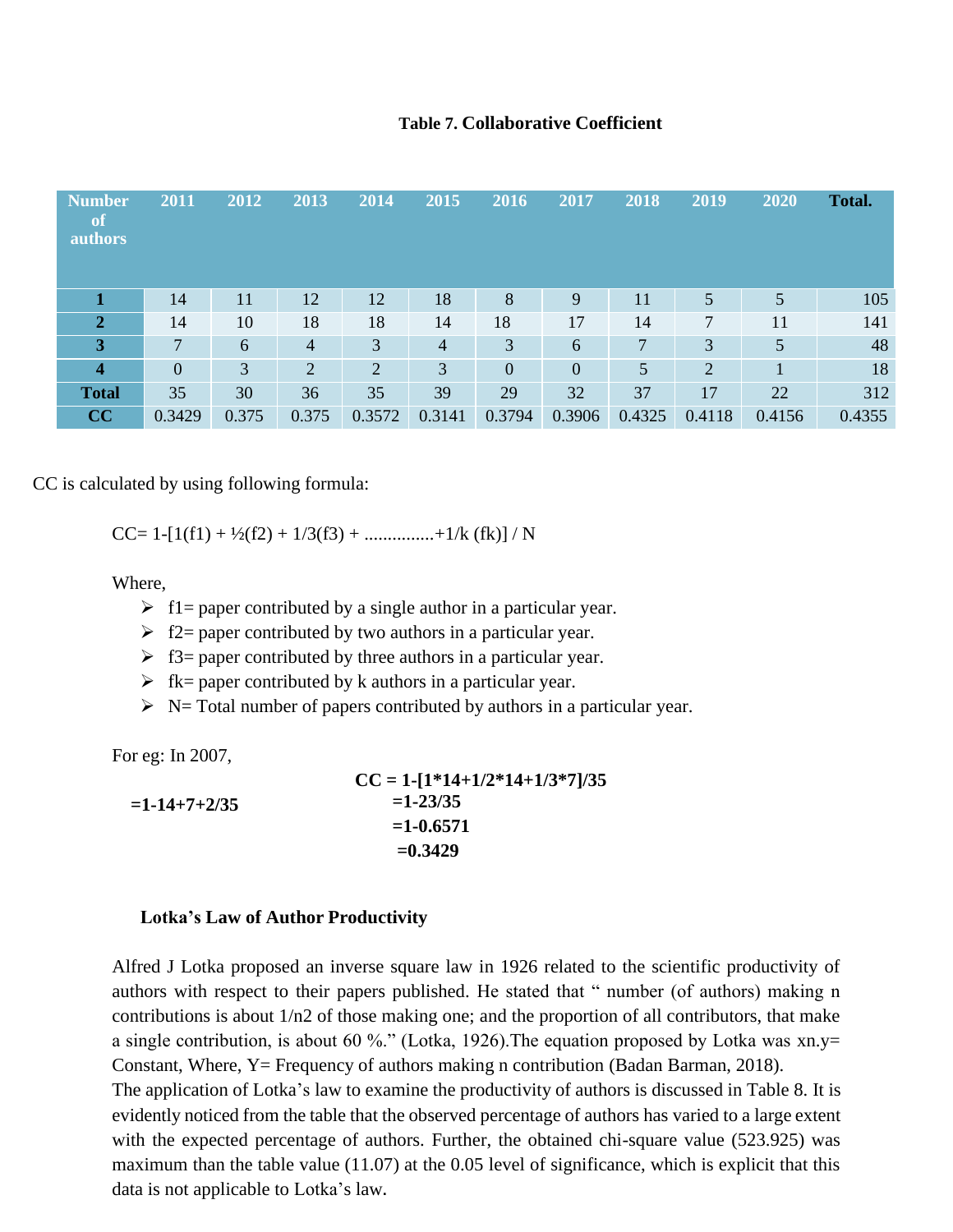| <b>Number</b><br>of<br><b>papers</b> | <b>Observed</b><br>number of<br>authors(an) | Observed % of<br><b>authors</b><br>$(100*an/a1)$ | <b>Expected</b><br>number of  | <b>Expected %</b><br>of<br>author $[100/\bar{n}^2]$ $ p ^2/p$ | <b>Chi-square</b><br>Test ([an- |
|--------------------------------------|---------------------------------------------|--------------------------------------------------|-------------------------------|---------------------------------------------------------------|---------------------------------|
|                                      |                                             |                                                  | authors $(p)$<br>$[p=a1/n^2]$ |                                                               |                                 |
|                                      | 105                                         | 100                                              | 105                           | 100                                                           | $\theta$                        |
| $\overline{2}$                       | 141                                         | 134.28                                           | 26.25                         | 25                                                            | 502                             |
| 3                                    | 48                                          | 45.71                                            | 11.17                         | 11.11                                                         | 121                             |
| $\overline{4}$                       | 18                                          | 17.14                                            | 6.56                          | 6.25                                                          | 20                              |
| Total                                | 312                                         |                                                  | 149                           |                                                               | 643                             |

**Table 8. Author Productivity**

## **7. DISCUSSION**

Collaboration is a penetrating form of interaction that facilitates active communication as well as the exchange of skills and resources (Melin & Persson, 1996). This study made an attempt to analyze the extent of collaborative research carried out in ALIS journal for a period of eleven years (2011-2020). To measure the robustness of collaboration DC was applied and CC was extended further to find out different levels of collaboration. The analysis revealed that 312 articles were published by ALIS journal during the period of eleven years. Among the 312 articles, 207 (66.34) of them were multi-authored and the remaining 105 (33.65) of them were single authored publications, as it conforms to the results of the previous studies. The magnitude of collaboration based on DC yielded a value of 0.66 which indicated that more than 60% of the articles were multiauthored. To identify the different levels of multi-authorship, CC was applied, which produced contrasting results to that of DC values stating that the collaboration was at a peak in 2020 (0.4355) and lowermost in the year 2011 (0.3429s). The limitations of DC was overcome by the usage of CC which indicated that the researchers of ALIS journals preferred to work in small teams as comparedto larger groups. Lotka stated that only six percent of authors in a particular field will have more than 10 publications, but the results of this study proved that lotka's law was not applicable in thiscase, as there were more than the number of authors required. The collaborative pattern of the researchers in ALIS indicated that they prefer to work in a small group of two members, mostly from the same organization (inter-institutional collaboration) or institution. This may be due to thefact that most of the authors are research scholars and they publish their article along with their supervisor.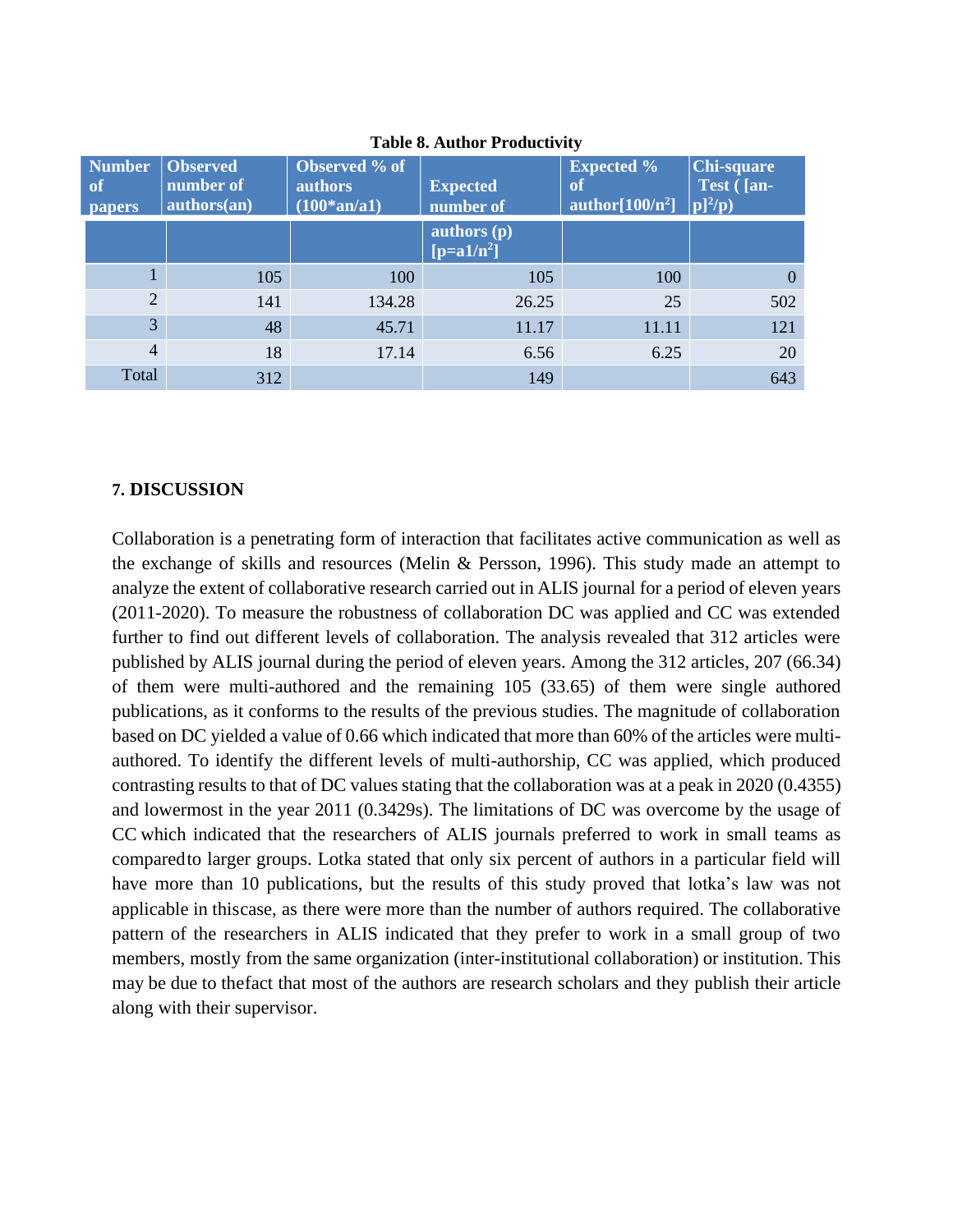#### **8. DISCUSSION**

Collaboration is a penetrating form of interaction that facilitates active communication as well as the exchange of skills and resources (Melin & Persson, 1996). This study made an attempt to analyze the extent of collaborative research carried out in ALIS journal for a period of eleven years (2011-2020). To measure the robustness of collaboration DC was applied and CC was extended further to find out different levels of collaboration. The analysis revealed that 312 articles were published by ALIS journal during the period of eleven years. Among the 312 articles, 207 (66.34) of them were multi-authored and the remaining 105 (33.65) of them were single authored publications, as it conforms to the results of the previous studies. The magnitude of collaboration based on DC yielded a value of 0.66 which indicated that more than 60% of the articles were multiauthored. To identify the different levels of multi-authorship, CC was applied, which produced contrasting results to that of DC values stating that the collaboration was at a peak in 2020 (0.4355) and lowermost in the year 2011 (0.3429s). The limitations of DC was overcome by the usage of CC which indicated that the researchers of ALIS journals preferred to work in small teams as comparedto larger groups. Lotka stated that only six percent of authors in a particular field will have more than 10 publications, but the results of this study proved that lotka's law was not applicable in thiscase, as there were more than the number of authors required. The collaborative pattern of the researchers in ALIS indicated that they prefer to work in a small group of two members, mostly from the same organization (inter-institutional collaboration) or institution. This may be due to thefact that most of the authors are research scholars and they publish their article along with their supervisor.

#### **9. CONCLUSION**

Scientometrics observations on Annals of Library and Information Science journal gave a clear picture of the authorship trends and collaborative pattern of the researchers. The previous works about ALIS primarily focused on the growth of publications, citation analysis, research areas and collaborative patterns. The findings of this study will be beneficial to the publishers of the journals, researchers and also the librarians in their selection policy regarding the choice of journal for a subscription. The study focused on collaborative patterns only for the period of eleven years and highlighted its trends and patterns of collaboration. This provides an opportunity for further research, as this pattern may change with the forthcoming issues and even possibilities of external collaboration outside the institution.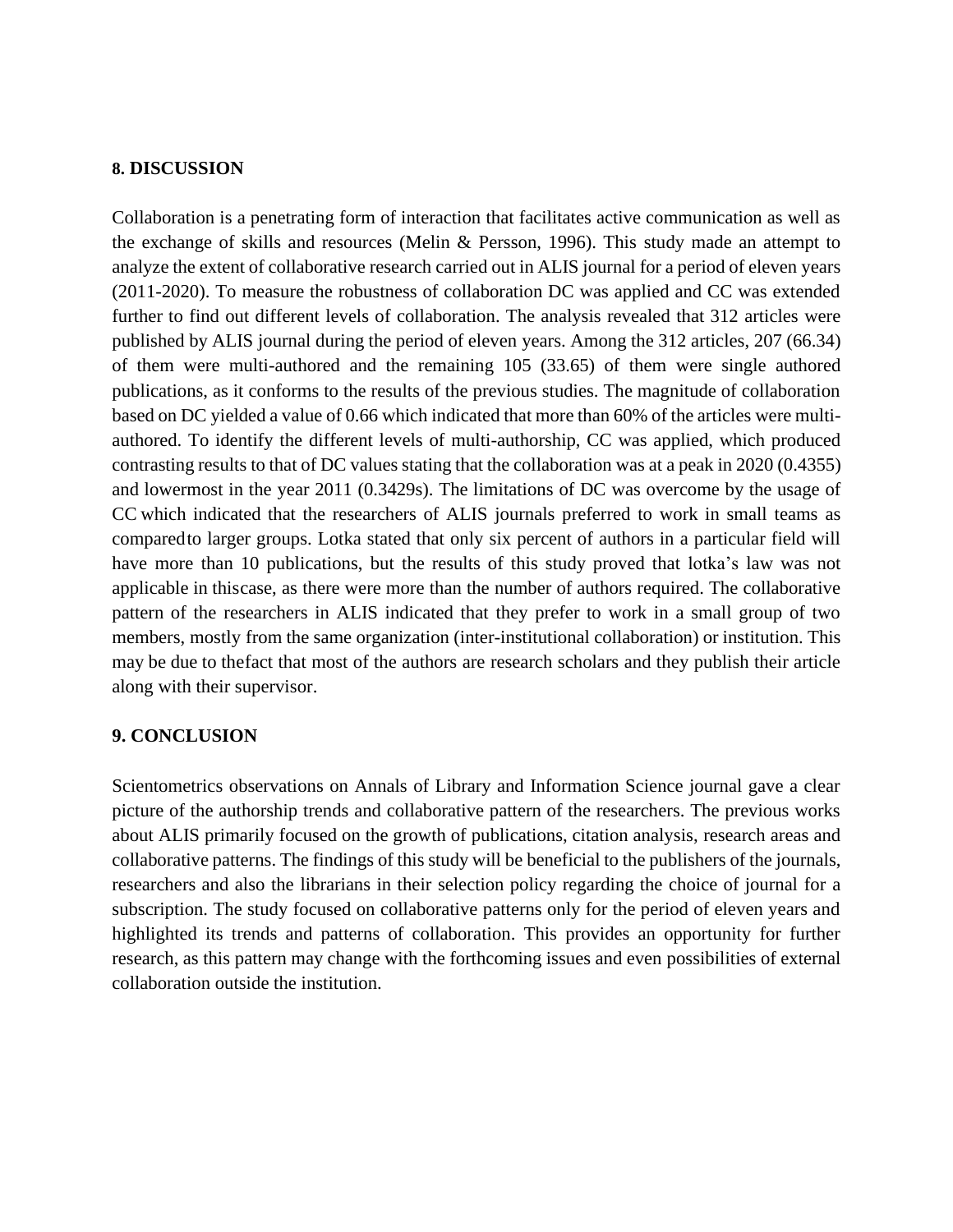#### **REFERENCES**

- Ajiferuke, I., Burell, Q., & Tague, J. (1988). Collaborative coefficient: A single measure of the degree of collaboration in research. *Scientometrics*, *14*(5–6), 421–433. https://doi.org/10.1007/BF02017100
- Badan Barman. (2018). Librametric, Bibliometric, Scientometrics, Informetrics Free Online CBSE UGC NET Guide Book July 2018. Retrieved May 17, 2018, from <http://www.netugc.com/librametric-bibliometric-scientometrics-informetrics>
- Board, E. (2005). Annals of Library and Information Studies. *Annals of Library and Information Studies*, *52*(1). Retrieved from<http://op.niscair.res.in/index.php/ALIS>
- CSIR-NISCAIR. (2018). Annals of Library and Information Studies (ALIS). Retrieved April 26, 2018, from<http://op.niscair.res.in/index.php/ALIS>
- Deshmukh Prashant P. (2011). Citations in Annals of Library and Information Studies during 1997 to 2010: A study. *Annals of Library and Information Studies*, *58*, 355–361. Retrieved from [http://nopr.niscair.res.in/bitstream/123456789/13485/1/ALIS 5](http://nopr.niscair.res.in/bitstream/123456789/13485/1/ALIS)8%284%29 355- 361.pdf
- Garg, K. C., & Bebi. (2014). A Citation study of Annals of Library and Information Studies (ALIS) and DESIDOC Journal of Library and Information Technology (DJLIT). *Annals of Library and Information Studies*, *61*, 212–216. Retrieved from <http://nopr.niscair.res.in/bitstream/123456789/29481/1/ALIS> 61%283%29 212-216.pdf
- Gupta, S., Bajpai, R. P., Shukla, S. P., & Bajpai, S. (2017). ANNALS OF LIBRARY AND INFORMATION STUDIES: SEVEN YEARS SCIENTOMETRIC SCENARIO. In *National Conference on Library Information Science & Information Technology for Education* (pp. 1–11). Retrieved from

https://www.academia.edu/34953738/Annals of Library and Information Studies Seven Years\_Scientometric\_Scenario

- Hood, W. W., & Wilson, C. S. (2001). The literature of bibliometrics, scientometrics, and informetrics. *Scientometrics*, *52*, 291–314. https://doi.org/10.1023/A:1017919924342
- Lotka, A. J. (1926). The frequency distribution of scientific productivity. *Journal of the Washington Academy of Sciences*, *16*(12), 317–323. https://doi.org/10.1016/S0016- 0032(26)91166-6
- Melin, G., & Persson, O. (1996). Studying research collaboration using co-authorships. *Scientometrics*, *36*(3), 363–377. https://doi.org/10.1007/BF02129600
- Merriam-Webster. (2018). Library Science | Definition of Library Science by Merriam-Webster. Retrieved April 23, 2018, from https:/[/www.merriam-webster.com/dictionary/library](http://www.merriam-webster.com/dictionary/library) science
- Paliwal, S. (2015). Scientometric Analysis of Annals of Library and Information Studies (ALIS): 2009-2013. *International Journal of Research in Library Science*, *1*(1). Retrieved from <http://www.ijrls.in/wp-content/uploads/2015/07/scientometric-study-ALIS-.pdf>
- Parameshwar, S., & Reddy Kolle, S. (2016). Publication Trends in Annals of Library and